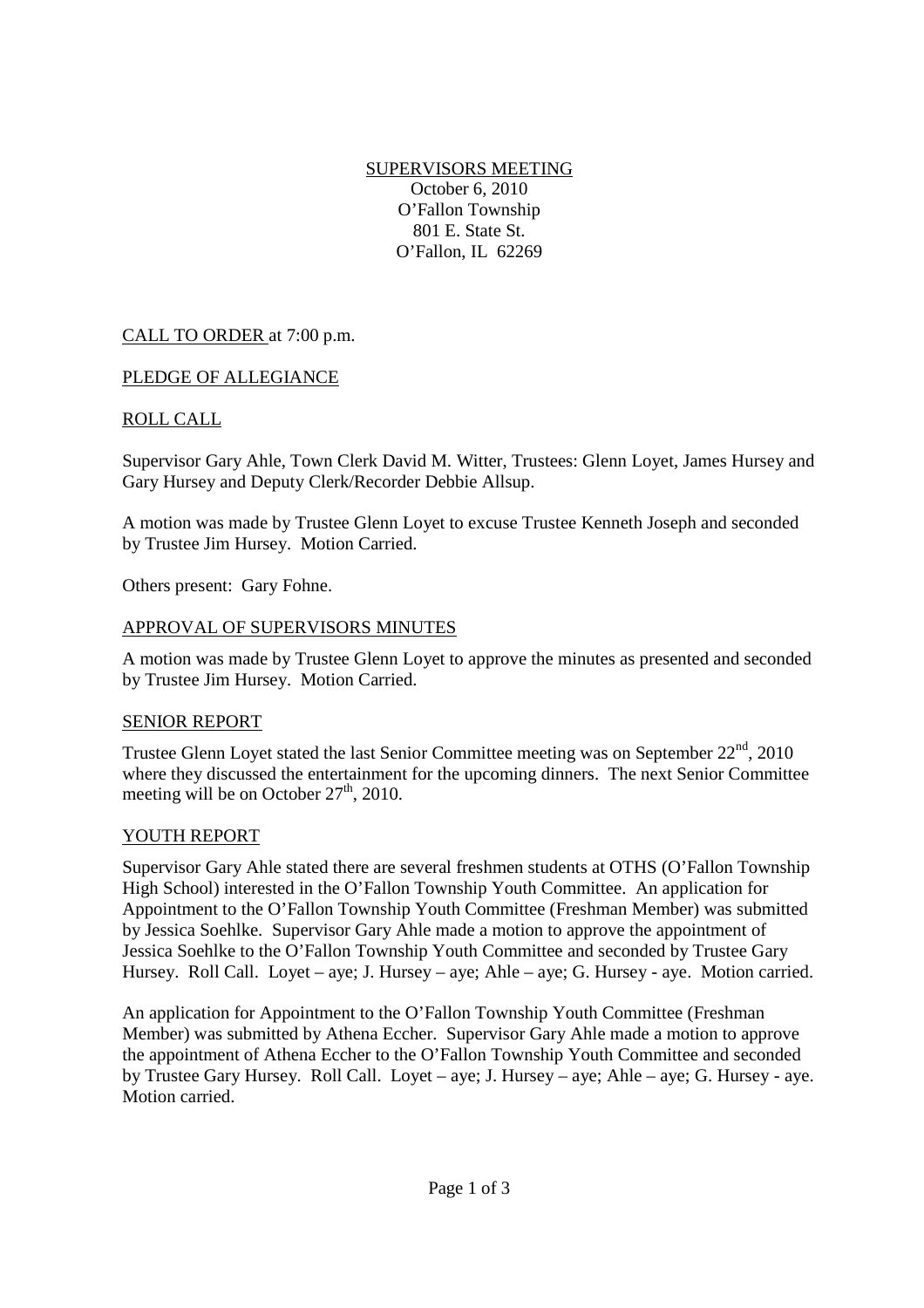An application for Appointment to the O'Fallon Township Youth Committee (Freshman Member) was submitted by Bri Skelton. Supervisor Gary Ahle made a motion to approve the appointment of Bri Skelton to the O'Fallon Township Youth Committee and seconded by Trustee Jim Hursey. Roll Call. Loyet – aye; J. Hursey – aye; Ahle – aye; G. Hursey - aye. Motion carried.

An application for Appointment to the O'Fallon Township Youth Committee (Freshman Member) was submitted by Alex Feathers. Supervisor Gary Ahle made a motion to approve the appointment of Alex Feathers to the O'Fallon Township Youth Committee and seconded by Trustee Glenn Loyet. Roll Call. Loyet – aye; J. Hursey – aye; Ahle – aye; G. Hursey - aye. Motion carried.

An application for Appointment to the O'Fallon Township Youth Committee (Freshman Member) was submitted by Nikki McCornell. Supervisor Gary Ahle made a motion to approve the appointment of Nikki McCornell to the O'Fallon Township Youth Committee and seconded by Trustee Jim Hursey. Roll Call. Loyet – aye; J. Hursey – aye; Ahle – aye; G. Hursey - aye. Motion carried.

# PLANNING REPORT

Supervisor Gary Ahle stated he had heard the new church to be built across from Rock Springs was approved by the City of O'Fallon. They are now discussing which direction the church should face.

### AFTER PROM REPORT

No report.

### TRUSTEES REPORT

No report.

### TOWN CLERK REPORT

No report.

Trustee Jim Hursey stated he had received an email dated October 5, 2010 regarding the Road District. Town Clerk Dave Witter suggested the email be answered. Trustee Loyet stated it should be handled by the Highway Commissioner. Trustee Gary Hursey and Supervisor Ahle agreed to have the Highway Commissioner handle it

#### SUPERVISORS REPORT

The Township is in receipt of a letter from TOI (Township Officials of Illinois) stating we have earned over 70 hours of continued education credit this year (October 1, 2009 – September 30, 2010) and will be recognized at the Annual Conference in November.

### UNFINISHED BUSINESS

None.